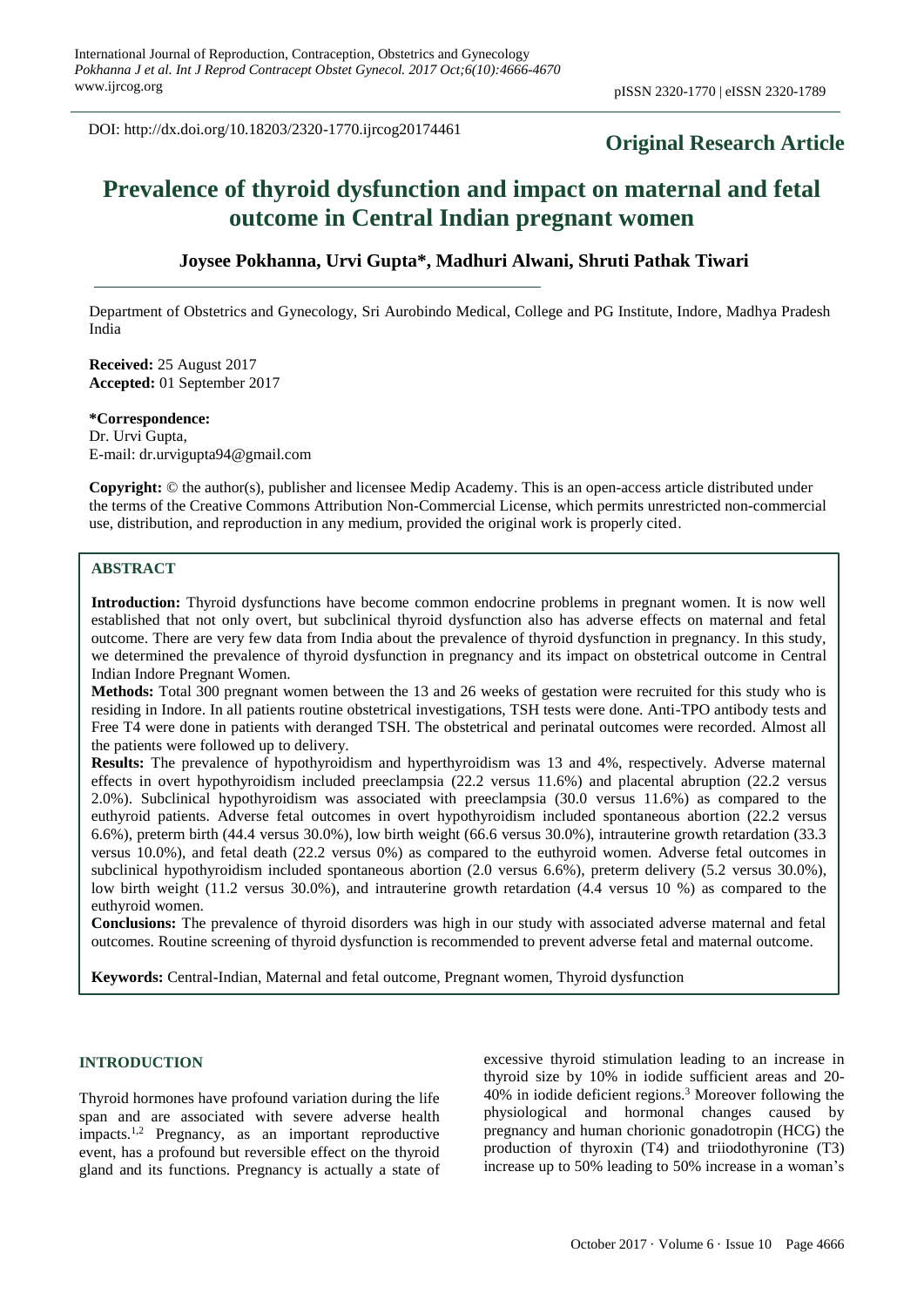daily iodide need, while Thyroid-stimulating hormone (TSH) levels are decreased, especially in first trimester.<sup>4</sup>

In an iodide sufficient area, these thyroid adaptations during pregnancy are well tolerated, as stored inner thyroid iodide is enough; however, in iodide deficient areas, these physiological adaptations lead to significant changes during pregnancy. 5

Furthermore, in women who suffered from thyroid dysfunction prior to pregnancy, the hormonal changes mentioned are magnified, leading to possibly adverse pregnancy outcomes if not been treated appropriately. Moreover, the mode of delivery may additionally have adverse impact on fetal- pituitary- thyroid axis.<sup>6</sup> The prevalence of thyroid dysfunction in pregnant women is relatively high so that overt thyroid dysfunction occurs in 2-3% of pregnancies, and subclinical dysfunction in 10% of pregnancies and thyroid autoimmunity is even more prevalent.7,8 There is paucity of data on prevalence of thyroid disorders in Indian pregnant women; few reports show a prevalence of 4.8% to 11% amongst Indian pregnant population.9,10 In view of adverse maternal and fetal outcome in pregnant women with thyroid disorder and obvious benefits of early diagnosis and treatment, some expert panels all around the world have suggested routine thyroid function screening of all pregnant women. However, there are limited data on the prevalence of newly diagnosed thyroid disease during pregnancy from India. Therefore, this study was designed to evaluate the prevalence of thyroid dysfunction and impact on maternal and fetal outcome in Central-Indian, Indore pregnant women.

# **METHODS**

This observational study was done in the Department of Obstetrics and Gynaecology at Sri Aurobindo Medical College and PG Institute, Indore. Prior permission form ethical committee of the hospital was taken. An informed consent was taken from all the study subjects. All patients were subjected to the usual history taking, clinical examination and ante-natal profile of investigations.

A total of 300 pregnant women from Indore Antenatal Clinics from March 2016 to March 2017 between 13 and 26 weeks of gestation were included in the study. All healthy pregnant women with no other medical disorder, with singleton pregnancy were included in the study. Patients with multifetal gestation, known thyroid and metabolic disorders like diabetes, hypertension, and a history of pregnancy loss were excluded from the study.

In addition to these tests, serum T3, T4, TSH and anti-TPO antibody were done samples were collected at the same time as other investigations. The reference ranges of the test values used in this study were as per the 2011 Guidelines of American Thyroid Association for the Diagnosis (ATA) and Management of Thyroid Disease (MTD) during pregnancy.<sup>3</sup> As per Regulation 14.2 of ATA Guidelines, if trimester-specific ranges for TSH are not available in the laboratory, the following normal reference ranges are recommended: 1<sup>st</sup> trimester - 0.1 to 2.5 m IU/L,  $2<sup>nd</sup>$  trimester - 0.2 to 3.0m IU/L and  $3<sup>rd</sup>$ trimester - 0.3 to 3.0 m IU/L. In pregnancy, serum total T4 measurement is recommended over direct immunoassay of free T4. Because of alterations in serum proteins in pregnancy free T4 assay may yield lower values based on reference ranges established with normal nonpregnant sera.<sup>11</sup> Also method-specific and trimester specific reference ranges for direct immunoassays of free T4 have not been generally established. By contrast, total T4 increase during the  $1<sup>st</sup>$  trimester and the reference range throughout pregnancy is 1.5-fold that of the nonpregnant range.<sup>12</sup>

# *Statistical analyses*

All statistical analyses were performed using the Statistical Package of Social Sciences and Problem Solutions (SPSS-20). Bilateral Fischer's exact test was used to compare two different rates if the number of measures in any one group was <5. Continuous variables were presented as mean±SD and analyzed using unpaired, two-tailed student's t test. Analysis was done of the data obtained.

# **RESULTS**

All the patients were divided according to thyroid function. Out of 300 patients, 51 (17%) had deranged thyroid function, making the prevalence of thyroid dysfunction 17%. Prevalence of hypothyroidism was 13%, out of which in 3% had overt hypothyroidism and 10% had subclinical hypothyroidism. The prevalence of hyperthyroidism was 4%, out of which 1.6% had overt hyperthyroidism and 2.4% had subclinical hyperthyroidism in the present study. Anti-TPO antibody was done in patients with deranged TSH levels. Anti-TPO antibody was found positive in 40% of hypothyroid patients. No anti-TPO antibody was found in hyperthyroid patients.

The maternal age was high in the overt hypothyroid and overt hyperthyroid. In the present study, the mean BMI was  $23.16\pm2.4$  for euthyroid patients,  $22.17\pm1.8$  for subclinical hypothyroid, 23.67±1.2 for overt hypothyroid, 22.52±0.9 for subclinical hyperthyroid, and 21.8±1.20 for overt hyperthyroid (Table 1). The obese women had higher TSH concentration and were prone to hypothyroidism than normal weight women. No significant statistical difference was seen with respect to socioeconomic status and parity in different groups. Thyroid dysfunction is associated with adverse maternal and fetal outcomes in pregnancy. The data on hypothyroidism were more conclusive than in hyperthyroidism as the sample size in the hyperthyroidism group was small and the disease is comparatively infrequent.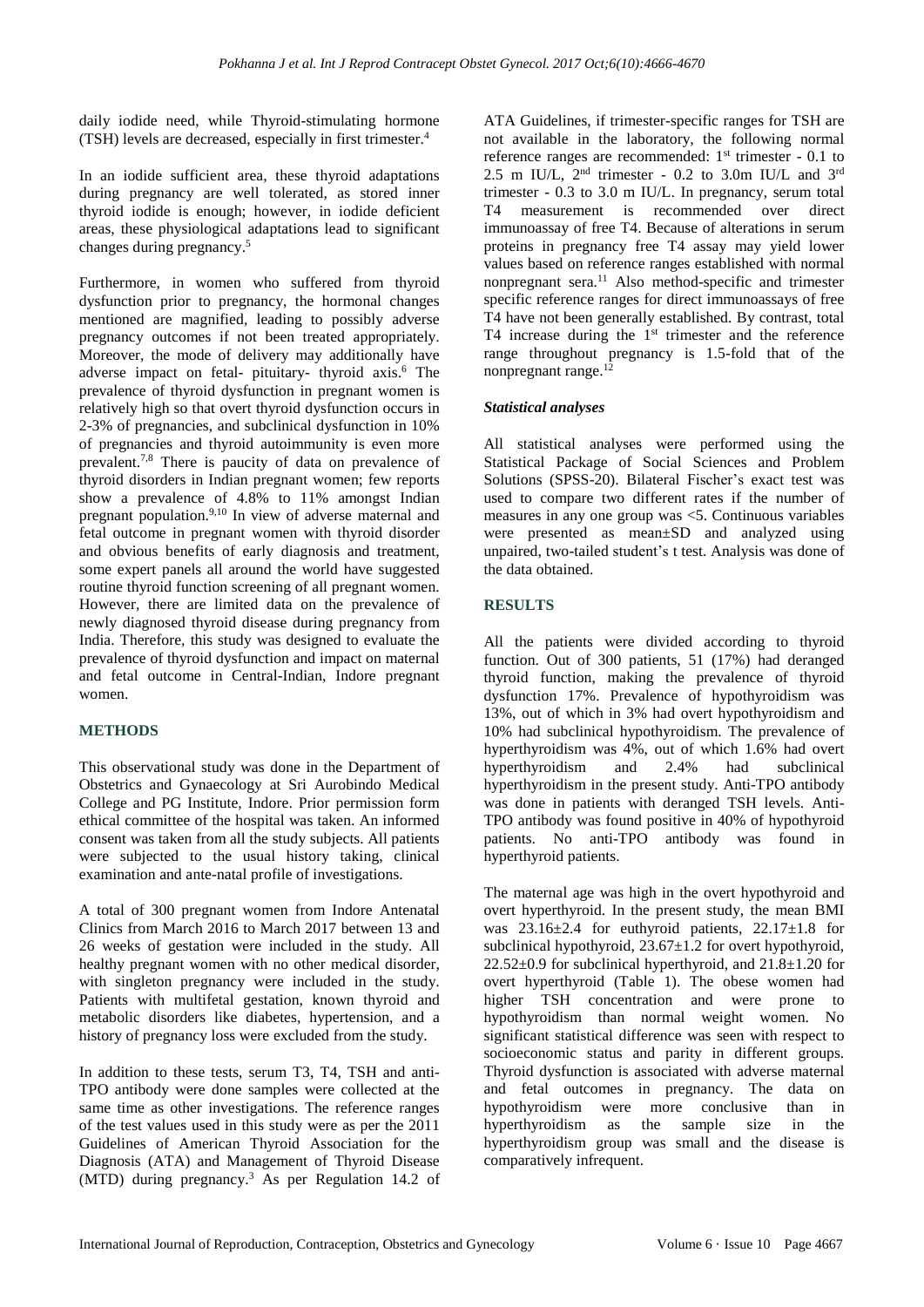Table 2 shows the maternal complications in different groups were adverse maternal effects in overt hypothyroidism included preeclampsia (22.2 versus 11.6%) and placental abruption (22.2 versus 2.00%,  $P =$ 0.008). No significant increase in anemia (11.1 versus 12.04%), gestational diabetes mellitus (GDM) (11.1 versus 1.20%), and postpartum hemorrhage (PPH) (11.1 versus 10.04%) was seen in the overt hypothyroid group. Subclinical hypothyroidism was significantly associated with preeclampsia  $(30.0 \text{ versus } 11.6\%$ ,  $P = 0.09)$  as compared to the euthyroid patients. No significant increase in anemia (13.3V/S 12.04 %), placental abruption (3.3 versus 2.0%,  $P = 0.09$ ), GDM (3.3 versus 1.20%), and PPH (6.6 versus 10.04%) was seen in the subclinical hypothyroid patients. There were no maternal deaths in any of the groups.

No complications of myxoedema coma and thyroid storm were seen in our study.

#### **Table 1: Obstetrical variable in the antenatal period.**

| <b>Types</b>                        | <b>Age Mean</b> ±SD | <b>BMI Mean ±SD</b> |
|-------------------------------------|---------------------|---------------------|
| Euthyroid $(N=249)$                 | $26.46 \pm 2.83$    | $23.16 + 2.4$       |
| Subclinical hypothyroidism $(N=30)$ | $25.41 \pm 3.61$    | $22.17 \pm 1.8$     |
| Overt hypothyroidism $(N=9)$        | $27.23 + 4.33*$     | $23.67 \pm 1.2*$    |
| Subclinical hyperthyroidism $(N=7)$ | $25.21 + 1.42$      | $22.52 \pm 0.9$     |
| Overt hyperthyroidism $(N=5)$       | $29.59 \pm 1.70*$   | $21.8 \pm 1.20*$    |

\*P ≤0.05

# **Table 2: Maternal complications in different groups.**

|                               | <b>Euthyroid</b><br>$N =$<br>249 N $(\% )$ | <b>Subclinical</b><br>hypothyroidism<br>$N=30 N$ (%) | Overt<br>hypothyroidism<br>$N=9N(%)$ | <b>Subclinical</b><br>hyperthyroidism<br>$N=7N(%)$ | Overt<br>hyperthyroidism<br>$N=5 N$ (%) |
|-------------------------------|--------------------------------------------|------------------------------------------------------|--------------------------------------|----------------------------------------------------|-----------------------------------------|
| <b>Maternal Complications</b> |                                            |                                                      |                                      |                                                    |                                         |
| Anemia                        | 30(12.04)                                  | 4(13.3)                                              | 1(11.1)                              | 1(14.2)                                            | 1(20)                                   |
| Preeclampsia                  | 29(11.6)                                   | $9(30.0)*$                                           | 2(22.2)                              | $\mathbf{0}$                                       | $\overline{0}$                          |
| Abruption                     | 5(2.00)                                    | 1(3.3)                                               | $2(22.2)^*$                          | $\Omega$                                           | $\Omega$                                |
| <b>GDM</b>                    | 3(1.20)                                    | 1(3.3)                                               | 1(11.1)                              | $\mathbf{0}$                                       | $2(40)*$                                |
| PPH                           | 25(10.04)                                  | 2(6.6)                                               | 1(11.1)                              | $\boldsymbol{0}$                                   | $\theta$                                |
| <b>Mode of Delivery</b>       |                                            |                                                      |                                      |                                                    |                                         |
| Preeclampsia                  | 29(11.6)                                   | $9(30.0)*$                                           | 2(22.2)                              | $\Omega$                                           | $\Omega$                                |
| Abruption                     | 5(2.00)                                    | 1(3.3)                                               | $2(22.2)*$                           | $\Omega$                                           | $\overline{0}$                          |
| <b>GDM</b>                    | 3(1.20)                                    | 1(3.3)                                               | 1(11.1)                              | $\boldsymbol{0}$                                   | $2(40)*$                                |
| <b>PPH</b>                    | 25(10.04)                                  | 2(6.6)                                               | 1(11.1)                              | $\mathbf{0}$                                       | $\mathbf{0}$                            |
| <b>Fetal Outcomes</b>         |                                            |                                                      |                                      |                                                    |                                         |
| Preterm birth                 | 13(5.2)                                    | $9(30)*$                                             | $4(44.4)*$                           | $\mathbf{0}$                                       | $\mathbf{0}$                            |
| <b>IUGR</b>                   | 11(4.4)                                    | 3(10)                                                | $3(33.3)*$                           | $\overline{0}$                                     | $\mathbf{0}$                            |
| <b>LBW</b>                    | 28(11.2)                                   | $9(30)*$                                             | $6(66.6)*$                           | $\overline{0}$                                     | $\overline{0}$                          |
| <b>Abortions</b>              | 6(2.0)                                     | 2(6.6)                                               | $2(22.2)^*$                          | 1(14.2)                                            | 1(20)                                   |
| Still births                  | 4(1.6)                                     | $\overline{0}$                                       | $2(22.2)^*$                          | $\mathbf{0}$                                       | $\overline{0}$                          |
| <b>Neonatal Outcomes</b>      |                                            |                                                      |                                      |                                                    |                                         |
| <b>Respiratory distress</b>   | 9(3.8)                                     | 4(11.7)                                              | $2(25)$ **                           | $\mathbf{0}$                                       | $\mathbf{0}$                            |
| syndrome                      |                                            |                                                      |                                      |                                                    |                                         |
| Sepsis                        | 6(2.5)                                     | 1(2.7)                                               | 1(12.5)                              | $\Omega$                                           | $\Omega$                                |
| Hypoglycemia                  | 3(1.29)                                    | 1(2.7)                                               | $\mathbf{0}$                         | $\mathbf{0}$                                       | $\overline{0}$                          |
| Hypothermia                   | 2(0.8)                                     | 1(2.7)                                               | $\Omega$                             | $\Omega$                                           | $\mathbf{0}$                            |
| <b>Intracranial bleed</b>     | 2(0.8)                                     | $\Omega$                                             | $\mathbf{0}$                         | $\Omega$                                           | $\Omega$                                |
| Necrotizing enterocolitis     | 1(0.4)                                     | $\Omega$                                             | $\Omega$                             | $\Omega$                                           | $\Omega$                                |
| Early neonatal death          | 4(1.7)                                     | 1(2.7)                                               | 1(12.5)                              | $\mathbf{0}$                                       | $\mathbf{0}$                            |
| *P $\leq 0.05$                |                                            |                                                      |                                      |                                                    |                                         |

The route of delivery in different groups were 75.5% of euthyroid, 80% of subclinical hypothyroid, 55.5% of overt hypothyroid, 71.4% of subclinical hyperthyroid, and 40% of overt hyperthyroid patients had normal vaginal delivery. The rate of cesarean section was significantly higher in patients with overt hypothyroidism  $(55.5 \text{ versus } 15.25\% \text{ P} = 0.0028)$  as compared to the euthyroid controls. No significant increase was seen in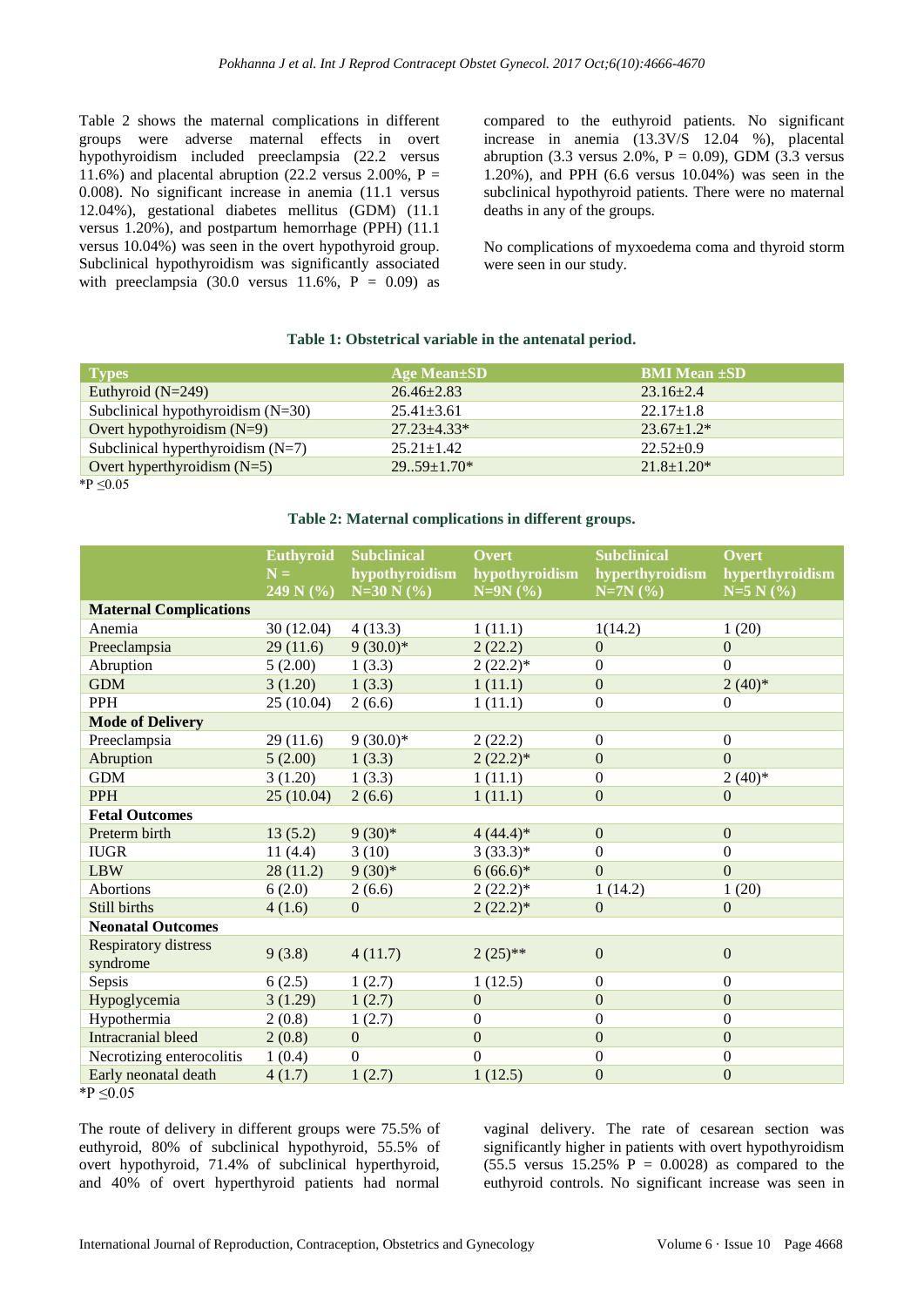the subclinical hypothyroid and hyperthyroid groups. Among the various indications of cesarean section, the most common was cesarean section for fetal distress (33.3% in overt, 6.6% in subclinical and 2.4% in overt hypothyroidism). The rate of cesarean section for fetal distress was statistically significant in overt hypothyroid patients (all other indications were equally distributed in all groups).

Fetal outcome in different groups are adverse fetal outcomes in overt hypothyroidism included spontaneous abortion (22.2 versus 6.6%,  $P = 0.045$ ), preterm birth  $(44.4 \text{ versus } 30.0\%$ ,  $P = 0.02$ ), low birth weight (LBW) (66.6 versus 30%), intrauterine growth retardation (IUGR) (25 versus 4.9%,  $P = 0.02$ ), and fetal death (16.6) versus 1.7%,  $P = 0.024$  as compared to the euthyroid women. All of them were found to be highly significant. Adverse fetal outcomes in subclinical hypothyroidism included spontaneous abortion (2.0 versus 6.6%), preterm delivery (5.2 versus 30%), LBW (11.2 versus 30%), and IUGR (4.4 versus 10%) as compared to the euthyroid women. Preterm birth was found to be statistically significant ( $P = 0.01$ ). The mean birth weight in the euthyroid was 2.68±0.27, in subclinical hypothyroid was  $2.55\pm0.6$ , in overt hypothyroid was  $2.6\pm0.5$ , in subclinical hyperthyroid was  $2.6 \pm 0.6$ , and in overt hyperthyroid was  $2.5 \pm 0.10$ .

Mean birth weight in overt hypothyroid was significantly lower than that in euthyroid  $(P = 0.0001)$ . Mean birth weights in subclinical hypothyroid, subclinical hyperthyroid, and overt hyperthyroid were not statistically significant. Apgar score >7 at 1 minute was seen in overt hypothyroid as compared to euthyroid neonates and was found to be statistically significant ( $P =$ 0.0080). No significant difference was found in terms of NICU admission, Apgar score >7 at 5 minute, and neonatal complications needing admission to NICU, except respiratory distress syndrome which was seen significantly in patients with overt hypothyroidism (P  $\leq 0.001$ ) in neonatal outcome. No other significant neonatal complications were seen in terms of hyperbilirubinemia, sepsis, hypoglycemia, hypothermia, intracranial bleed, necrotizing enterocolitis, and early neonatal death in different groups.

#### **DISCUSSION**

Thyroid disorders are one of the most common endocrine disorders in women during pregnancy and are associated with adverse maternal and foetal outcomes in pregnancy. However, an early detection of thyroid dysfunctions and treatment of mother during gestation improves the outcome.<sup>13</sup>

Early detection of thyroid during pregnancy is possible if the patient is suggested thyroid function test during her first prenatal visit or soon after the pregnancy is confirmed.<sup>14</sup> There has been a debate for a long time about the upper limit of normal TSH during pregnancy. Recent guidelines by ATA and the National Association of Clinical Biochemists (NACB) have reduced this to 2.5 m IU/L in 1<sup>st</sup> trimester and 3.0 m IU/L in 2<sup>nd</sup> or 3<sup>rd</sup> trimesters. This was done because it was seen that in more than 95% of rigorously screened euthyroid volunteers, the normal range was from 0.4 to 2.5 m IU/L.<sup>15</sup> This of course increases the disease frequency of hypothyroidism in pregnancy up-to 5-fold. There is a wide variation in the prevalence of hypothyroidism in pregnancy 2.5% in the West to 11% in India.<sup>16</sup>

It is more in Asian countries as compared to the West.<sup>17</sup> There are few published Indian studies on this topic. Sahu et al have done thyroid function in second trimester and reported prevalence of thyroid disorders, especially overt and subclinical hypothyroidism to be 6.47%.<sup>17</sup> Dhanwal et al from Delhi in 2013 reported a hypothyroidism prevalence of 14.3%, with a cut off of 4.5m IU/L as upper limit of normal in a cohort of 1000 pregnant women.<sup>18</sup>

Present study has shown a prevalence of 26% at a cut off of 3.0m IU/L as per ATA Guidelines. Various reasons have been proposed for increased prevalence of hypothyroidism in pregnancy in Asia. Increased iodine intake in diet, presence of goitrogens in diet as reported from studies in India, deficiency of micronutrients like selenium and iron are some of the reasons ascribed to high hypothyroidism prevalence in India.<sup>19-21</sup>

An inter-relation of this high prevalence of thyroid disorders with a high prevalence of the other major endocrinopathy diabetes mellitus has to be explored further. Prevalence of hyperthyroidism, both overt and subclinical in various studies has been reported to be around 1%. In the present study by Nangia et al in 2013 in two hospitals together in Delhi, a prevalence of 1-2% was found amongst 400 pregnant women.<sup>22</sup> Further, significant adverse effects on maternal and fetal outcome were seen emphasizing the importance of routine antenatal thyroid screening. Although hyperthyroidism in pregnancy is uncommon, effects on both the mother and child are critical. However, in this study, no significant finding was seen as the sample size was small and the disease is comparatively infrequent.

There were two main drawbacks in present study: first that TPO antibody levels were not examined in all the patients and second that neonatal cord blood TSH levels were not examined in patients.

#### **CONCLUSION**

The strong point of this study is that we included a large number of subjects in this study from India. This study concludes that there is a high prevalence of hypothyroidism (13.0%), the majority being subclinical in pregnant women, and universal screening of thyroid dysfunction may be desirable in Central-Indian Indore pregnant women.